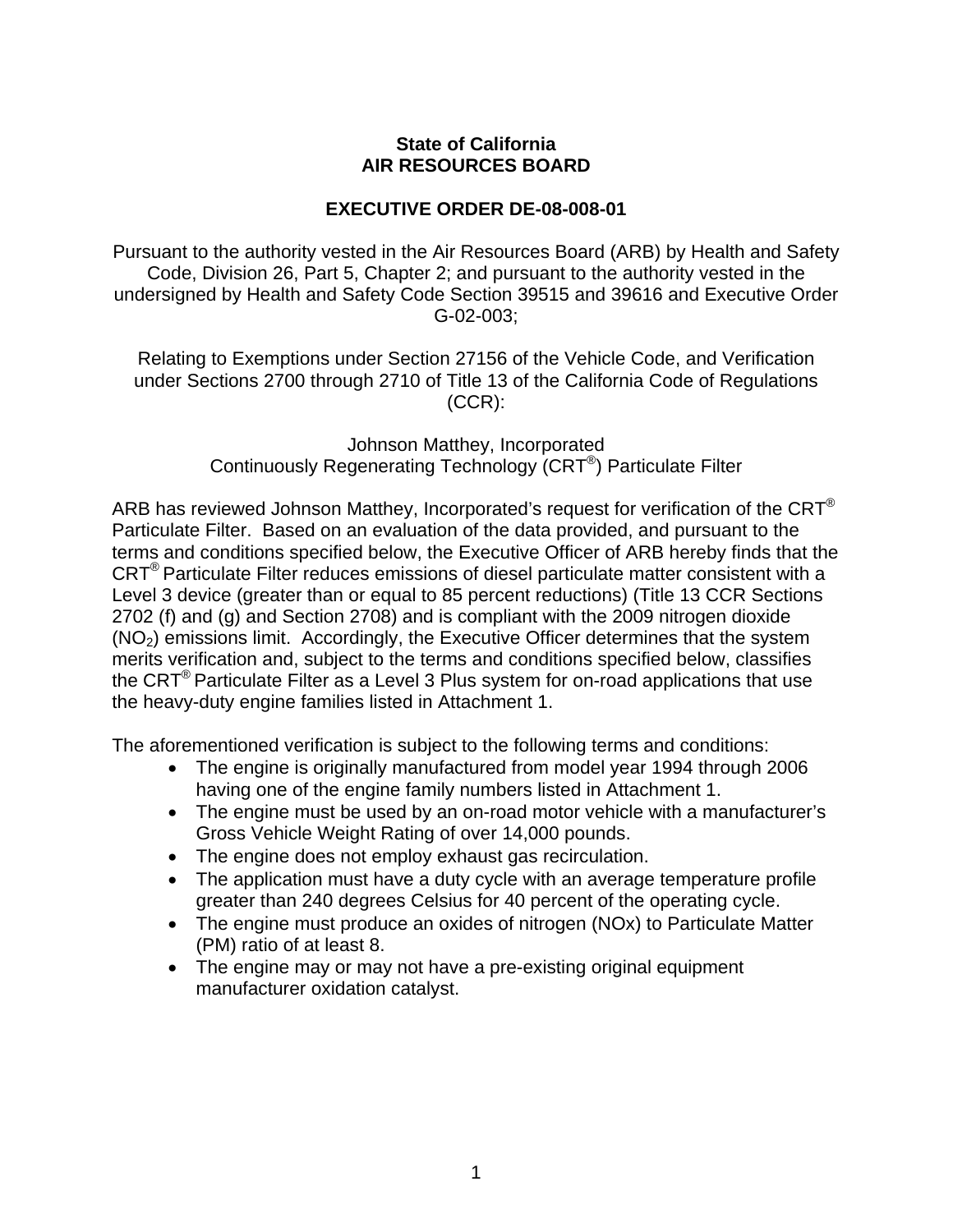- The engine must be in its original certified configuration, except that the preexisting oxidation catalyst from the original equipment manufacturer may be removed if the CRT<sup>®</sup> Particulate Filter system is installed. Should the CRT<sup>®</sup> Particulate Filter system be removed, the oxidation catalyst from the original equipment manufacturer must be reinstalled, returning the engine to its original certified configuration.
- The engine may not have a pre-existing diesel particulate filter.
- The engine must be certified in California for on-road applications.
- The engine must be certified at a PM emission level of at most 0.1 grams per brake horsepower-hour (g/bhp-hr) and greater than 0.01 g/bhp-hr.
- The engine must be four-stroke.
- The engine may be turbocharged or naturally aspirated.
- The engine can be mechanically or electronically injected.
- The engine must be well maintained and not consume lubricating oil at a rate greater than that specified by the engine manufacturer.
- Lube oil, or other oil, must not be mixed with the fuel.
- The product must not be operated with fuel additives, as defined in Section 2701 of Title 13, of the CCR, unless explicitly verified for use with the fuel additive(s).
- The other terms and conditions specified below.

IT IS ALSO ORDERED AND RESOLVED: That installation of the CRT® Particulate Filter, manufactured by Johnson Matthey, Inc. of 380 Lapp Road, Malvern, Pennsylvania 19355, has been found not to reduce the effectiveness of the applicable vehicle pollution control system, and therefore, the CRT® Particulate Filter is exempt from the prohibitions in Section 27156 of the Vehicle Code for installation on heavy-duty on-road vehicles using engines listed in Attachment 1.

This exemption is only valid provided the engines meet the aforementioned conditions.

The CRT® Particulate Filter consists of a diesel oxidation catalyst followed by a diesel particulate filter and a backpressure and temperature monitor with a remote display module. The major components of the CRT<sup>®</sup> Particulate Filter are identified in Attachment 2.

This Executive Order is valid provided that installation instructions for the CRT® Particulate Filter do not recommend tuning the vehicle to specifications different from those of the vehicle manufacturer.

Changes made to the design or operating conditions of the CRT® Particulate Filter, as exempted by ARB, which adversely affect the performance of the vehicle's pollution control system, shall invalidate this Executive Order.

No changes are permitted to the device. The ARB must be notified in writing of any changes to any part of the CRT® Particulate Filter. Any changes to the device must be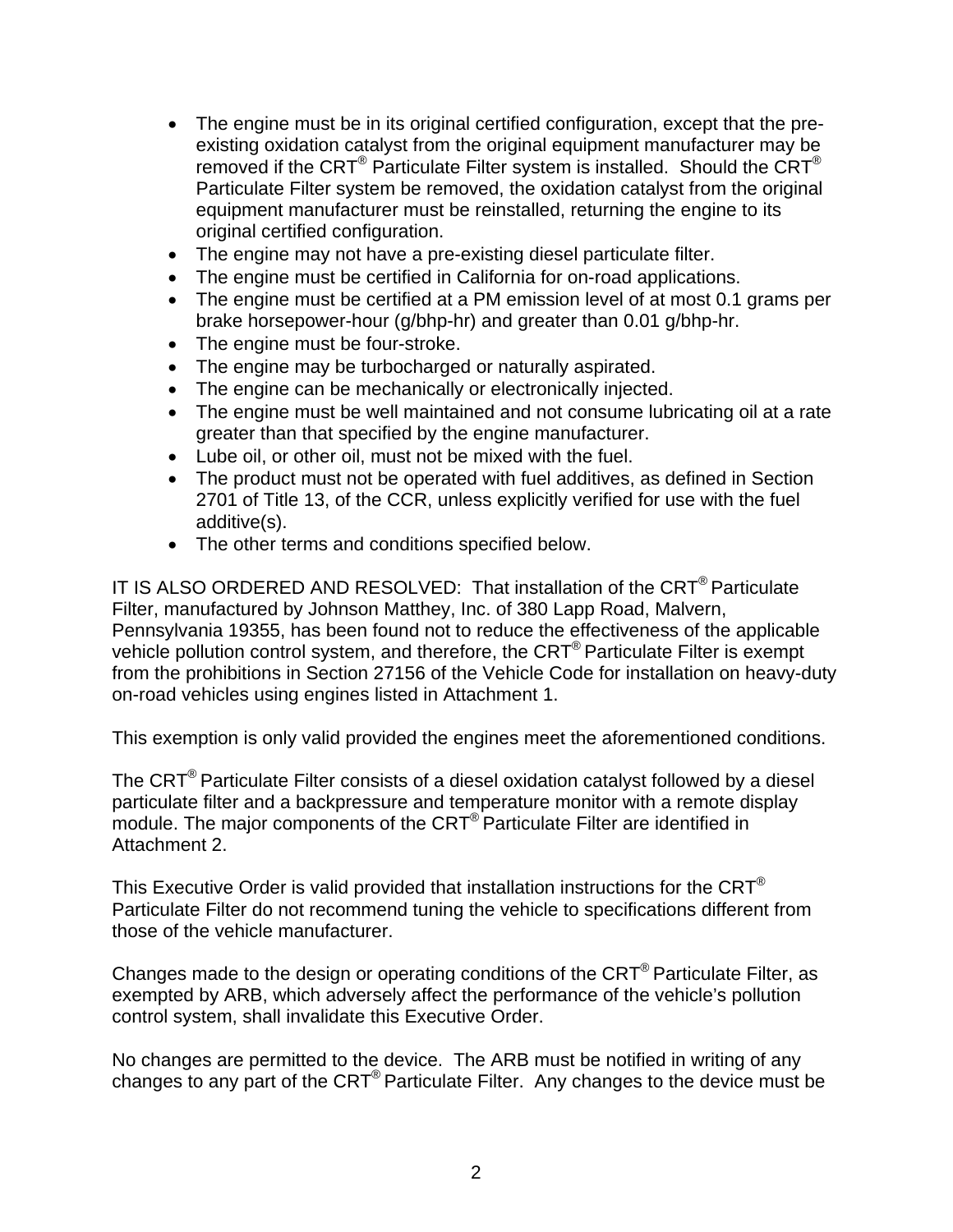evaluated and approved in writing by ARB. Failure to do so shall invalidate this Executive Order.

Marketing of the CRT<sup>®</sup> Particulate Filter using identification other than that shown in this Executive Order or for an application other than that listed in this Executive Order shall be prohibited unless prior written approval is obtained from ARB.

This Executive Order shall not apply to any CRT® Particulate Filter advertised, offered for sale, sold with, or installed on a motor vehicle prior to or concurrent with transfer to an ultimate purchaser.

As specified in the Diesel Emission Control Strategy Verification Procedure (Title 13 CCR, Section 2706 (j)), the ARB assigns each Diesel Emission Control Strategy a family name. The designated family name for the verification as outlined above is:

## **CA/JMI/2008/PM3+/N00/ON/DPF01**

Johnson Matthey, their distributors, or installers shall review actual operating conditions prior to retrofitting an engine with the CRT® Particulate Filter to ensure compliance with the terms and conditions of this Executive Order.

As stated in the Procedure, Johnson Matthey, Inc. is responsible for recordkeeping requirements (section 2702), honoring the required warranty (Section 2707), and conducting in-use compliance testing (Section 2709).

This Executive Order is valid provided that the diesel fuel used in conjunction with the device complies with Title 13, CCR, sections 2281 and 2282, and if biodiesel is used, the biodiesel blend shall be 20 percent or less subject to the following conditions:

- The biodiesel portion of the blend complies with the American Society for Testing and Materials specification D6751 applicable for 15 parts per million sulfur content;
- The diesel fuel portion of the blend complies with Title 13, CCR, sections 2281 and 2282.

Other alternative diesel fuels such as, but not limited to, ethanol diesel blends and water emulsified diesel fuel are excluded from this Executive Order.

In addition to the foregoing, ARB reserves the right in the future to review this Executive Order and the exemption and verification provided herein to assure that the exempted and verified add-on or modified part continues to meet the standards and procedures of CCR, Title 13, Section 2222, et seq and CCR, Title 13, Sections 2700 through 2710.

Systems verified under this Executive Order shall conform to all applicable California emissions regulations.